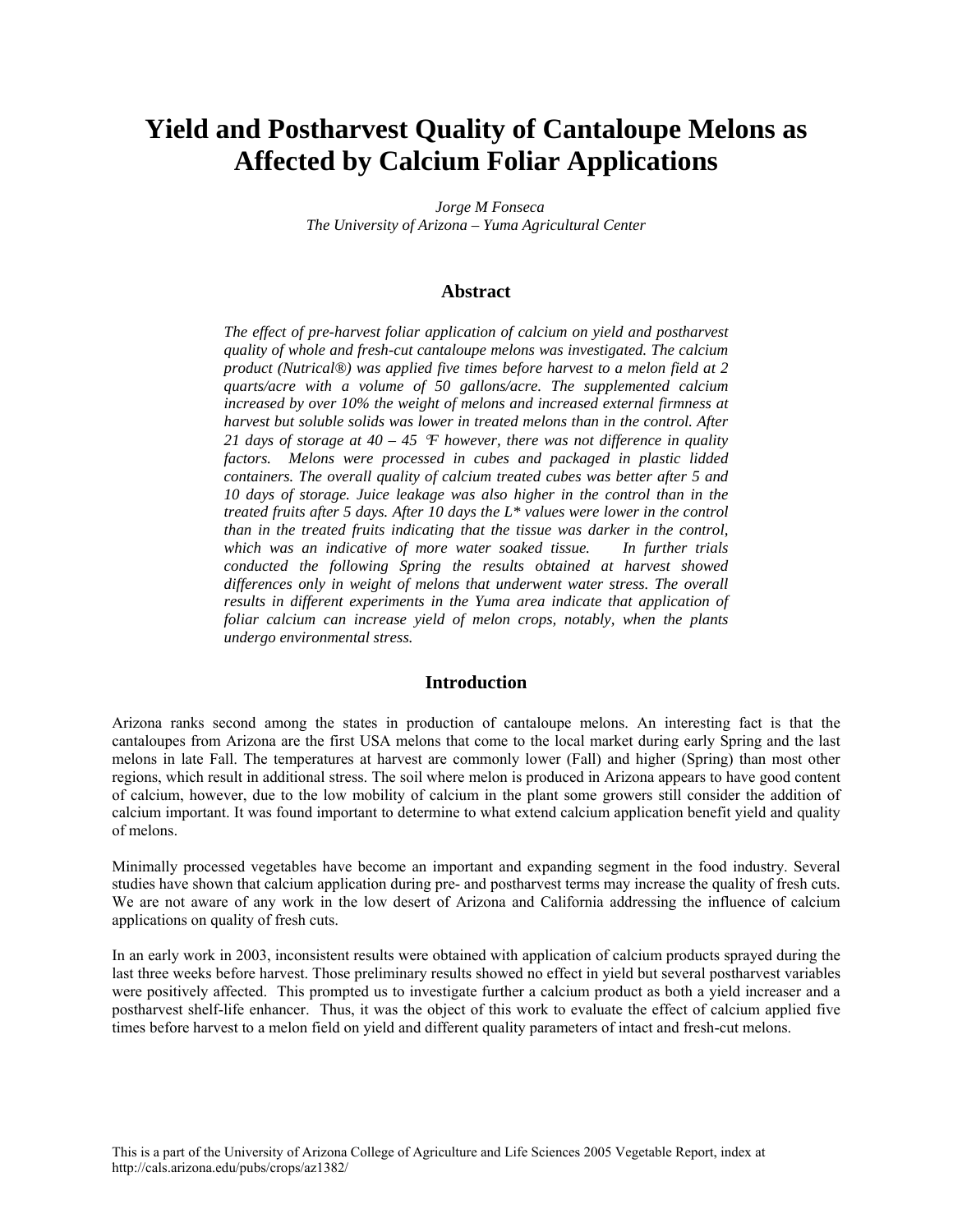# **Materials and Methods**

The study was conducted on Cantaloupe melons cv Gold Express, cultivated at The University of Arizona- Yuma Agricultural Center, in Yuma, Arizona.

An initial trial was planted on August 24th, 2004. The experiment was allocated in a  $\frac{1}{2}$  acre, using 12 beds of 600 ft. Each replicate consisted of 3 beds of 300 ft. The product (Nutrical®) was applied five times (at 2 quarts/acre). The temperature during all five applications was 70-85 °F. The application volume was 50 gallons/acre.

The melons from four replicates were harvested on November 10, 2004. Randomly chosen melons were fully matured, of uniform size and with no visible injury, insect damage or disease. After 48 hours, a group of melons were cut in cubes of 1-2 sq. inches (2.5-5.0 sq. cm) and placed in low-density polyethylene lidded containers. The temperature during processing was 40-45 °F. The plastic containers contained approximately 250  $g \pm 25$ (approximately 1 lb) of processed melons.

During the Spring 2005 two trials were also conducted, following similar cultivation practices to those described for the Fall trial and with four applications of calcium. Harvest was conducted during the first two weeks of July, 2005. In one trial, the last irrigation was done two weeks before harvest, to impose stress to the plants. Results from postharvest evaluations were not available at the time this report was done.

#### Evaluations

At harvest, a 10 ft bed was selected randomly per replicate from within the middle of the plots and the following parameters were evaluated:

- 1) Number of ripe fruits. This was the amount of fruits that were ripe at the moment of the first harvest.
- 2) Number of non-ripe fruits. This was the amount of fruits that were still at an immature stage at the moment of the first harvest.
- 3) External Firmness. Measured with a penetrometer with lbf units, and conducted by taking three measurements approximately 1 inch below the equator, after carefully removing a thin section of the peel. Firmness was considered at the first indication of tissue collapse. This indicates the external consistency of the melon.
- 4) Internal Firmness. Was evaluated by cutting the peel and rind of the melon one inch below the equator and taking three measurements. Firmness was considered when the penetrometer was introduced 1 cm into the pulp, as indicated by the tip of the penetrometer. This indicated the consistency of the pulp.
- 5) Soluble Solids (°Brix). Five fruits per replicate were measured with a refractometer. Three samples were taken per fruit right below equator.
- 6) Weight of ripe fruits. All the ripe fruits in the 10 ft plot were each weighted and an average per fruit was calculated.
- 7) Weight of non-ripe fruits. All the non-ripe fruits in the 10 ft plot were each weighted and an average per fruit was calculated.
- 8) Diameter of ripe fruits. Each ripe fruit was evaluated for diameter with a caliper. Reporting units were cms. Based on diameter, commercial sizing can be calculated per treatment.
- 9) Calcium content. The stem base and surrounding peel was removed and the underneath tissue, rind and epidermis, was considered for calcium analysis. Four composite samples (of five fruits each) were delivered to Agri-Trend Laboratories in Yuma, AZ, for calcium analysis. This is reported in content percentage.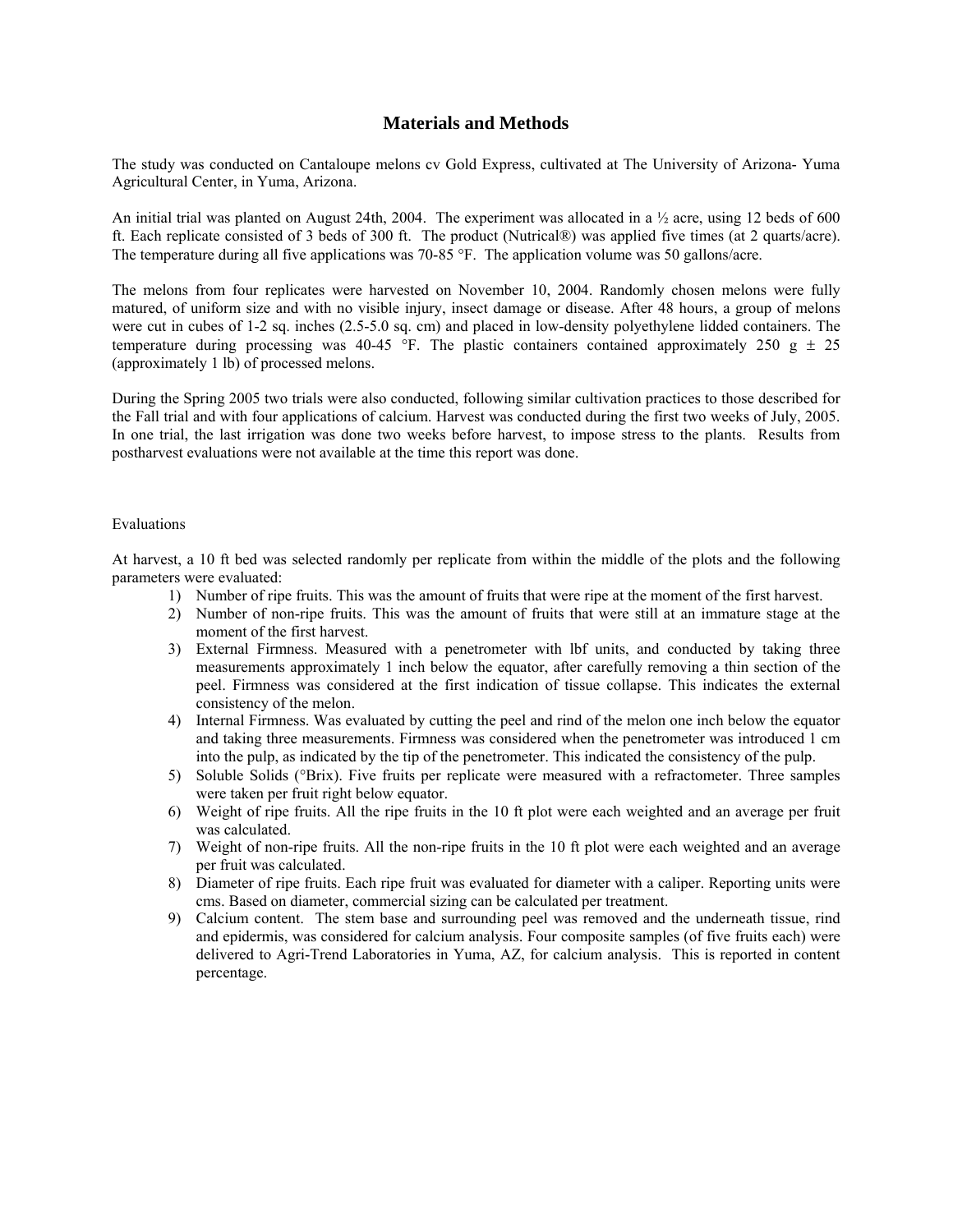Intact melons were stored for 21 days, after which the fruits were evaluated for:

- 1) Overall visual quality. This was rated using a hedonic 0-9 scale where 9 was excellent, 7 was good, 5 was fair, 3 was poor and 1 was unusable. Salability point in this scale was 6.
- 2) Soluble Solids (°Brix). Five fruits per replicate were measured with a refractometer. Three samples were taken per fruit right below equator.
- 3) External Firmness. Measured with a penetrometer with lbf units, and conducted by taking three measurements approximately 1 inch below the equator, after carefully removing a thin section of the peel. Firmness was considered at the first indication of tissue collapse. This indicates the external consistency of the melon.
- 4) Internal Firmness. Was evaluated cutting the peel and rind of the melon one inch below the equator and taking three measurements. Firmness was considered when the penetrometer was introduced 1 cm into the pulp, as indicated by the tip of the penetrometer. This indicates the consistency of the pulp.
- 5) Soft Decay. This was an evaluation of the number of fruits (from out of ten) that showed soft tissue combined with dark peel.

Fresh-cut melons were evaluated after 5 and 10 days of storage. Evaluations parameters were:

- 1) Overall visual quality was rated using a hedonic 0-9 scale where 9 was excellent, 7 was good, 5 was fair, 3 was poor and 1 was unusable. Salability point in this scale was 6.
- 2) Juice leakage. Measured in terms of ml of juice accumulated at the bottom of package per 100g of fresh pulp.
- 3) Color was measured using a C-400 Minolta Chroma meter. The L\*, a\*, b\* scale was used, with L\* denoting lightness, where 0 is black and 100 is white,  $a^*$  green (negative) to red (positive),  $b^*$  blue (negative) to yellow (positive).

For subjective parameters the criteria used was based on the opinion of three different judges, and the evaluations were carried by one person.

The experimental design was a randomized complete block with 4 replicates. This design was used for the placement of treatments in the field. Data were subjected to analysis of variance (ANOVA) at  $p \le 0.05$  to determine statistical significance. Mean comparisons were conducted using Fisher's Protected LSD Method at p≤ 0.05 (SAS Institute, Cary, NC).

# **Results and Discussion**

In the trial conducted during Fall the application of calcium evidenced a significant increase of yield, averaging an increase of over 10% per fruit. Average fruit weight of the calcium treatment was 952.5g while the control treatment was 844.9g. The treated fruit showed higher external firmness (22.32 lbf ) than the control (16.30 lbf ), however, treated fruits also showed inferior amount of soluble solids (7.07) as compared to the control (8.75). The two treatments were similar in other parameters of evaluations such as diameter, internal firmness, number of ripe and non-ripe fruits and calcium content in the epidermis of the stem base (Table 1).

Interestingly, we found no difference in calcium content between treatments. In several reports it has been shown that calcium is hardly translocated from nearby leaves to the fruits. It is more likely that the calcium supplied by Nutrical® had the effect within the tissue sprayed, and that included the fruit. This can only be demonstrated if future studies include treatments of Nutrical® when the fruits are covered.

Another factor to consider is that the fruits of this study were under severe stress during the last two weeks before harvest, as low temperatures (below 50 °F) were intermittent at night time and water was not well provided during this period of time. Calcium supplementation to the plants may be more critical in times when surface and cell walls need more stability to tolerate the adverse effects of the environment. The soluble solids were below 9, the recommended °Brix for cantaloupes, at harvest, which revealed that the quality of the melons was not the most desirable.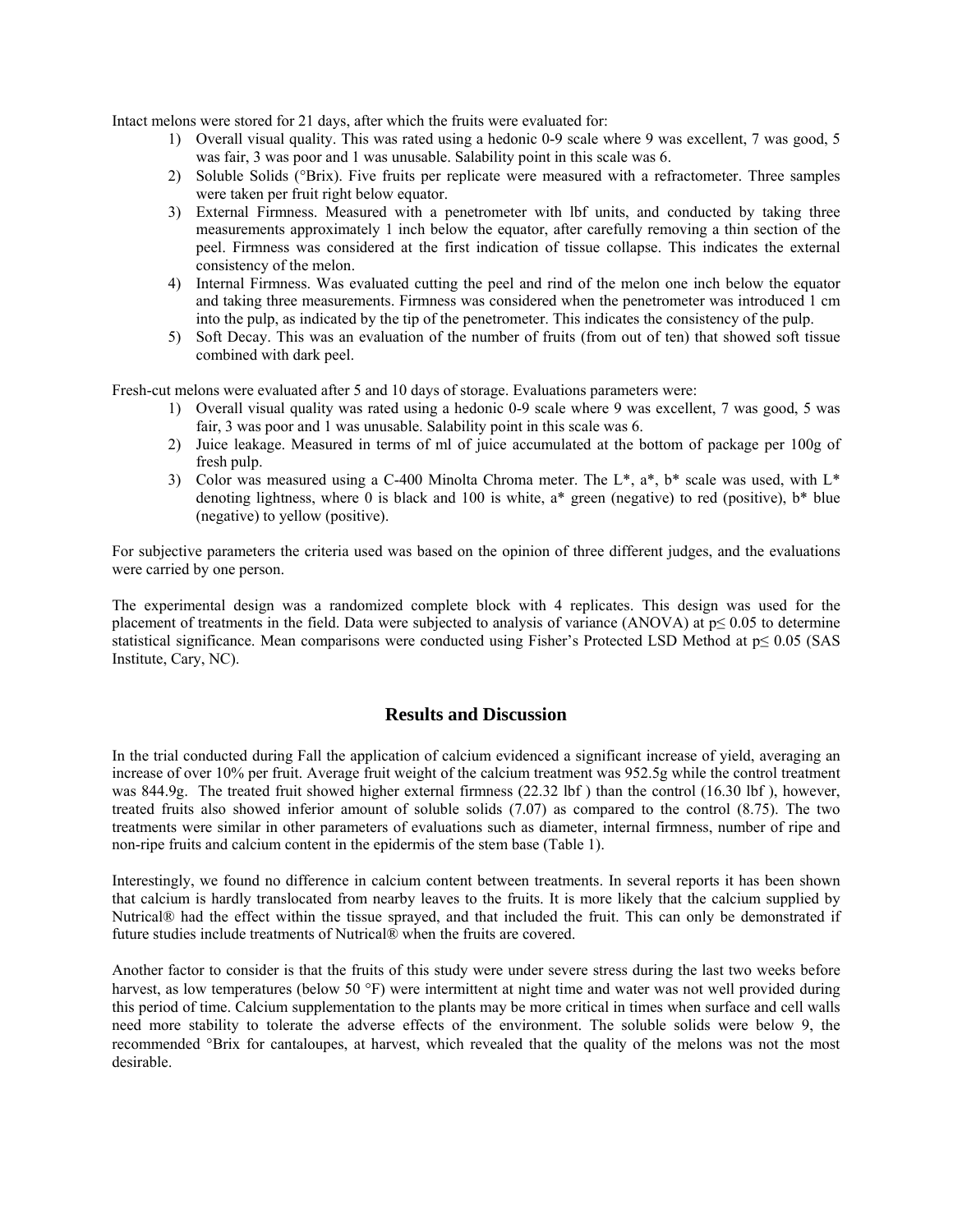After 21 days of storage the quality of the two treatments were similar. Factors evaluated at this point such as soluble solids content, external firmness, internal firmness and soft decay incidence all showed similar levels for both treatments (Table 2). The observed difference in soluble solids at harvest disappeared after 21 days of storage. This is likely a result of cantaloupe, as any climacteric fruit, having an abrupt change of ethylene production after harvest and accelerating ripening during storage. The nutritional sources of the control and of the Nutrical® treatment needed for the conversion of carbon assimilates and breakdown of long carbohydrates into simple sugars was likely the same for both treatments, since despite the difference at harvest all melons reached the same level of "sweetness" after three weeks. Cantaloupes reach the retailers commonly in one to three weeks, thus, the negative effect observed at harvest may not be a concern at the retail level.

Overall quality of fresh-cut melon treated with calcium was better after 5 and 10 days of storage. Juice leakage was higher in the control than in treated product after 5 days of storage. The control had lower L<sup>\*</sup> values than Nutrical®, indicating that the control had more dark tissue than calcium treated product (Table 3). The results with fresh-cut melons revealed a positive effect of calcium on the pulp of the cantaloupes. Since we obtained no difference in calcium content in the stem base, it would be interesting to find out whether calcium is producing an effect in the pulp by an indirect way (e.g., lowering stress in the surface of the melon during growth). Microfiltration through the rind is another possibility, but this has only been observed when calcium was applied during postharvest handling in solutions at lower temperature than that of the melons.

The results from the most recent trials conducted during Spring 2005 showed no differences when water was supplied regularly (Table 4). In the second trial, in which water was withdrawn during the last two weeks the weight of the treated fruits was higher than the control (Table 5). These results seem to add to the hypothesis that foliar calcium in Yuma melon crops only makes a difference in yield when the plants are under stress. This will be examined further, since it could be of help for growers under certain conditions. Moreover, it will be important to determine whether fewer applications of calcium can yield similar results in crops under stress.

In summary, the results from this study indicated that the yield and quality of cantaloupes melons grown in Arizona during the Fall, under similar conditions as those that prevailed in this experiment (environmental stress during the last several weeks before harvest), can be enhanced with multiple calcium applications. The increase in yield was over 10% and the enhancement of quality was better observed in terms of firmness at harvest and reduction of juice leakage and of water-soaked tissue of fresh-cut products. A negative point observed at harvest, of lower soluble solids, was not observed after three weeks of storage. Further trials conducted during the following Spring showed no differences in any of the parameters of evaluation except for weight of fruits in the trial with melons subjected to water stress. The latter could indicate that foliar applications of calcium are only critical for crops that undergo stress during the last stages of growth which needs to be confirmed. It would be important to determine whether fewer applications can yield the same benefits obtained in this study.

# **Acknowledgments**

The assistance of Ramiro Galvez was critical for the completion of this work.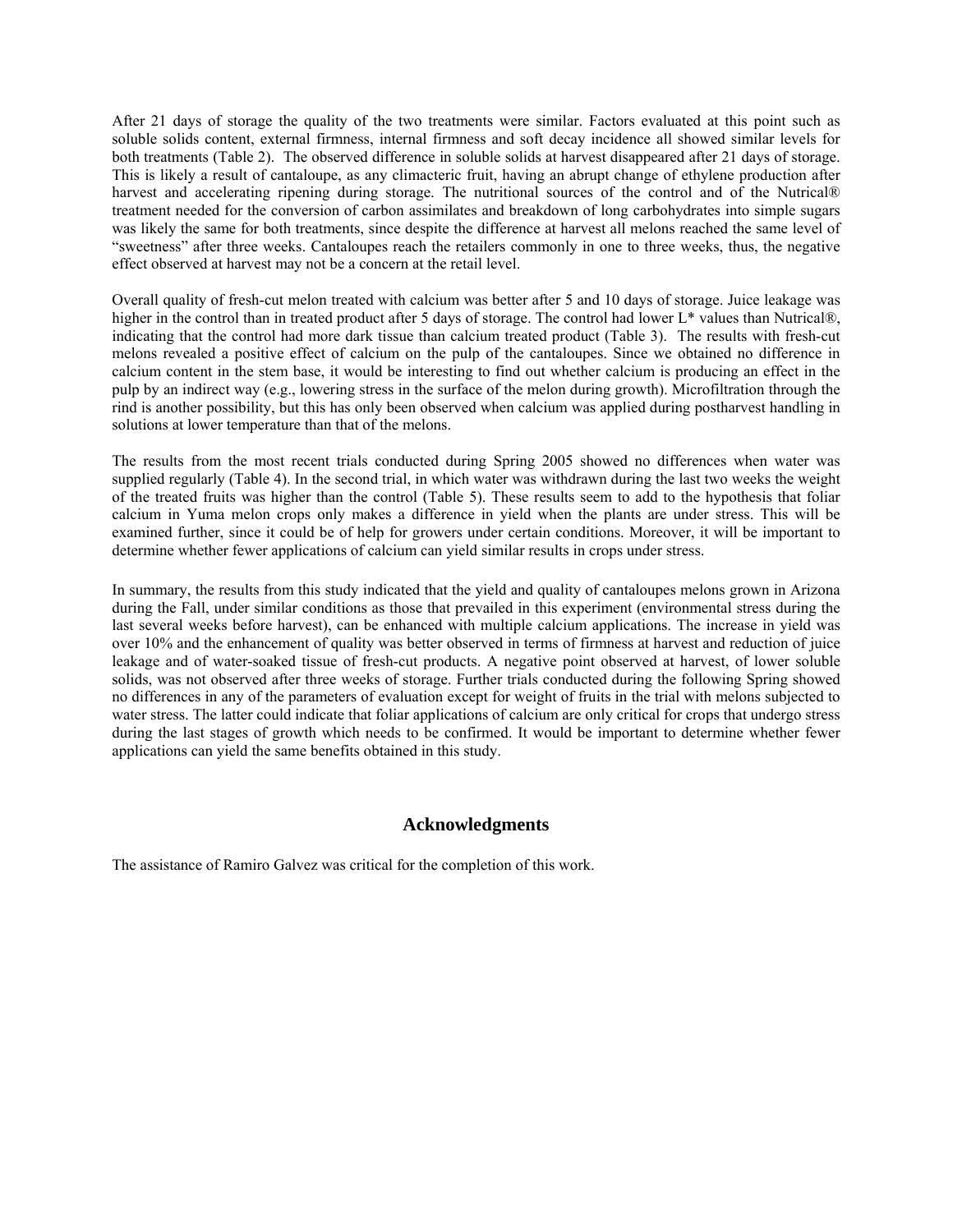| <b>Treatment</b>                                  | <b>Control</b> | <b>NUTRICAL</b>    | <b>LSD</b> $(0.50)$ |
|---------------------------------------------------|----------------|--------------------|---------------------|
| $\mathrm{Prix}$                                   | 8.75 a         | 7.07 <sub>b</sub>  | 1.57                |
| <b>External firmness</b>                          | 16.30a         | 22.32 b            | 3.15                |
| <b>Internal firmness</b><br>ns                    | 4.52           | 4.56               |                     |
| <b>Number</b>                                     | 11.5           | 8.5                |                     |
| ripe fruits<br>$(10 \text{ ft})$<br>ns            |                |                    |                     |
| Diameter (cm)<br>ns                               | 11.75          | 11.83              |                     |
| Weight (g)                                        | 844.9 a        | 952.5 <sub>b</sub> | 95.86               |
| <b>Number</b>                                     | 7.5            | 6.5                |                     |
| non-ripe fruits<br>ns                             |                |                    |                     |
| Weight                                            | 593.8          | 478.5              |                     |
| non-ripe fruits<br>ns                             |                |                    |                     |
| <b>Calcium</b> content in                         | 0.192          | 0.175              |                     |
| stem base epidermis $\left(\frac{9}{0}\right)$ ns |                |                    |                     |

**Table 1:** Yield and quality of cantaloupe melons at harvest as affected by NUTRICAL applied five times before harvest.

Values followed by different letters in the same row are significantly different (P<0.05); *ns* indicates no significant differences among values in the same row.

**Table 2:** Postharvest quality of cantaloupe melons as affected by NUTRICAL after 21 days of storage.

| <b>Treatment</b>         |    | <b>Control</b> | <b>NUTRICAL</b> | LSD $_{(0.50)}$ |
|--------------------------|----|----------------|-----------------|-----------------|
| $\mathrm{Pr}$ ix         | ns | 9.22           | 9.20            |                 |
| <b>External firmness</b> | ns | 23.38          | 23.62           |                 |
| <b>Internal firmness</b> | ns | 8.16           | 9.52            |                 |
| Soft decay               |    | 38.9           | 30.2            |                 |
| $\frac{6}{6}$ fruits)    | ns |                |                 |                 |
| <b>Overall quality</b>   | ns | 6 Y            | 79              |                 |

Values followed by different letters in the same row are significantly different (P<0.05); *ns* indicates no significant differences among values in the same row.

| Table 3: Quality of fresh-cut melons as affected by NUTRICAL, after 5 and 10 days of storage. |  |  |  |
|-----------------------------------------------------------------------------------------------|--|--|--|
|                                                                                               |  |  |  |

| <b>Treatment</b>                     | <b>Control</b> | <b>NUTRICAL</b>   | <b>LSD</b> $(0.50)$ |
|--------------------------------------|----------------|-------------------|---------------------|
| Juice leakage at 5 <sup>th</sup> d   | 0.41a          | 0.08 <sub>b</sub> | 0.27                |
| m!/100g                              |                |                   |                     |
| Overall Quality at 5 <sup>th</sup> d | 7.68a          | 8.03 <sub>b</sub> | 0.31                |
| <b>Juice leakage</b>                 | 0.58           | 0.71              |                     |
| m!/100g<br>ns                        |                |                   |                     |
| <b>Overall quality</b>               | 6.50a          | 7.29 <sub>b</sub> | 0.71                |
| Minolta L*                           | 60.36a         | 62.80 b           | 2.06                |
| Minolta a*<br>ns                     | 8.73           | 8.84              |                     |
| Minolta b*<br>ns                     | 31.75          | 32.68             |                     |

Values followed by different letters in the same row are significantly different (P<0.05); *ns* indicates no significant differences among values in the same row. Evaluation was conducted after 10 days of evaluation unless other wise indicated